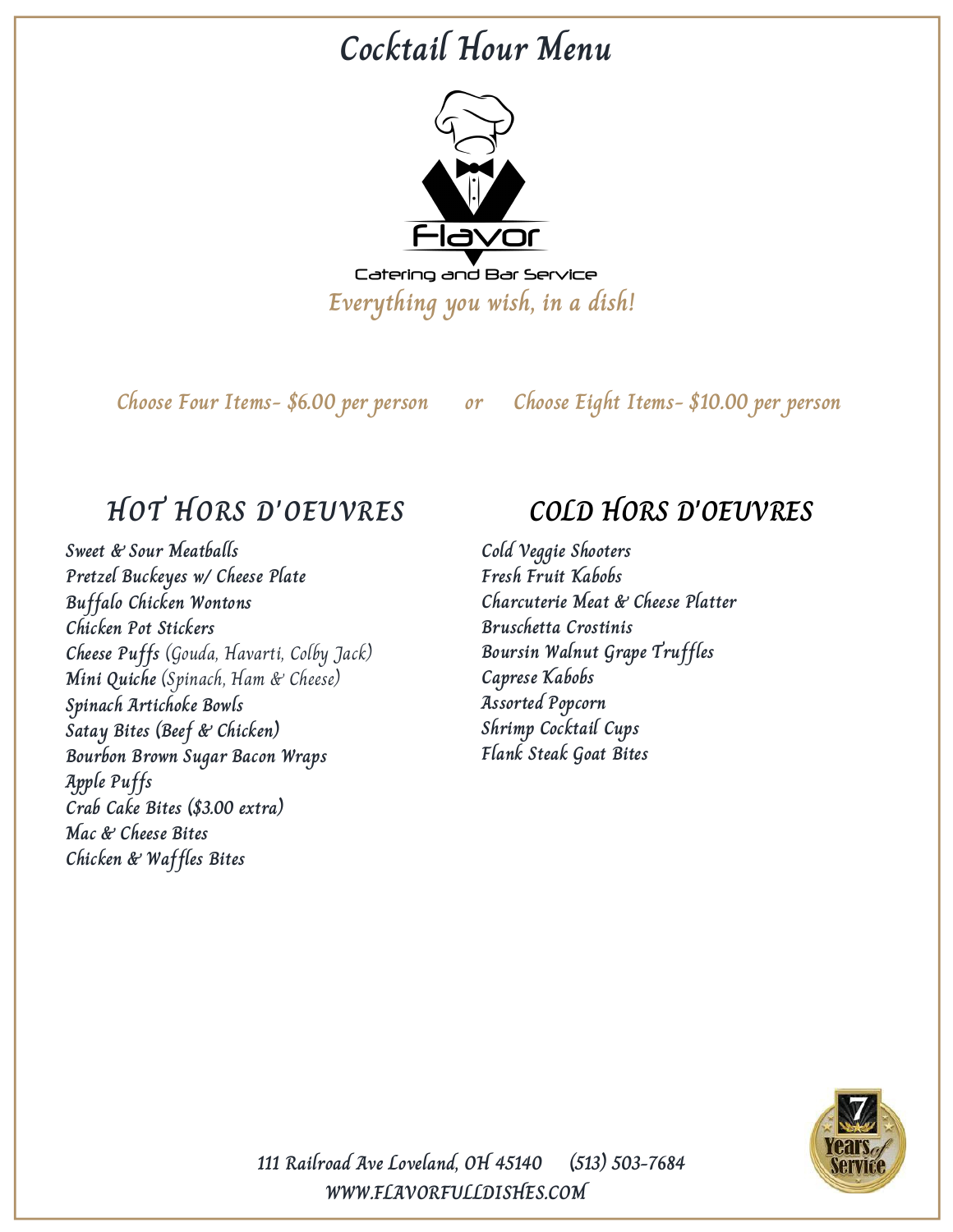## **American Fare**



Catering and Bar Service **Everything you wish, in a dish!**

### **\$18.95 per person**

## **ENTREES**

### **(Choose 2) (Choose 2)**

**Creamy Chicken Picatta French Onion Crusted Chicken Lavender Blueberry Smoked Chicken Blackened Chicken w/ Roasted Pepper Cream Sauce Asian Ginger Grilled Chicken Fried Chicken Lemon Garlic Rotisserie Chicken Slow Cooked Pot Roast Red Wine Braised Beef Tips Rosemary Dijon Marinated Pork Chops Creamy Spinach Artichoke Salmon in Puff Pastry Roasted Walleye w/ Citrus Butter Marinated Grilled Mahi Mahi Steaks w/ Pineapple Mango Salsa Bourbon Honey Caramel Glazed Salmon Blackberry Lavender Braised Short Ribs (\$2.00 upcharge)**

### **SIDES**

**Broccoli & French Carrots Sauteed Green Beans Green Beans Almondine Normandy Blended Vegetables Broccoli w/ Cheese Sauce Truffled Cream Corn Amaretto Carrots Garlic Mashed Potatoes Yukon Gold Mashed Potatoes Rosemary Redskin Potatoes Potatoes Au Gratin Grilled Asparagus Creamed Spinach Garlic Swiss Chard Garlic Burgundy Mushrooms Seven Cheese Macaroni Sweet Potato Casserole Slow Cooked Greens**

**\*\*All Entrees Include Artisan Bread & Butter**

**\*\*Wedding Brunch also available, see Brunch Menu**

### **SALADS**

**Flavorful House Salad Pomegranate & GOat Cheese Salad w/ Lemon Dressing Caesar Salad Kale Caesar Fruit Salad (Choose 1)**

**WWW.FLAVORFULLDISHES.COM 111 Railroad Ave Loveland, OH 45140 (513) 503-7684**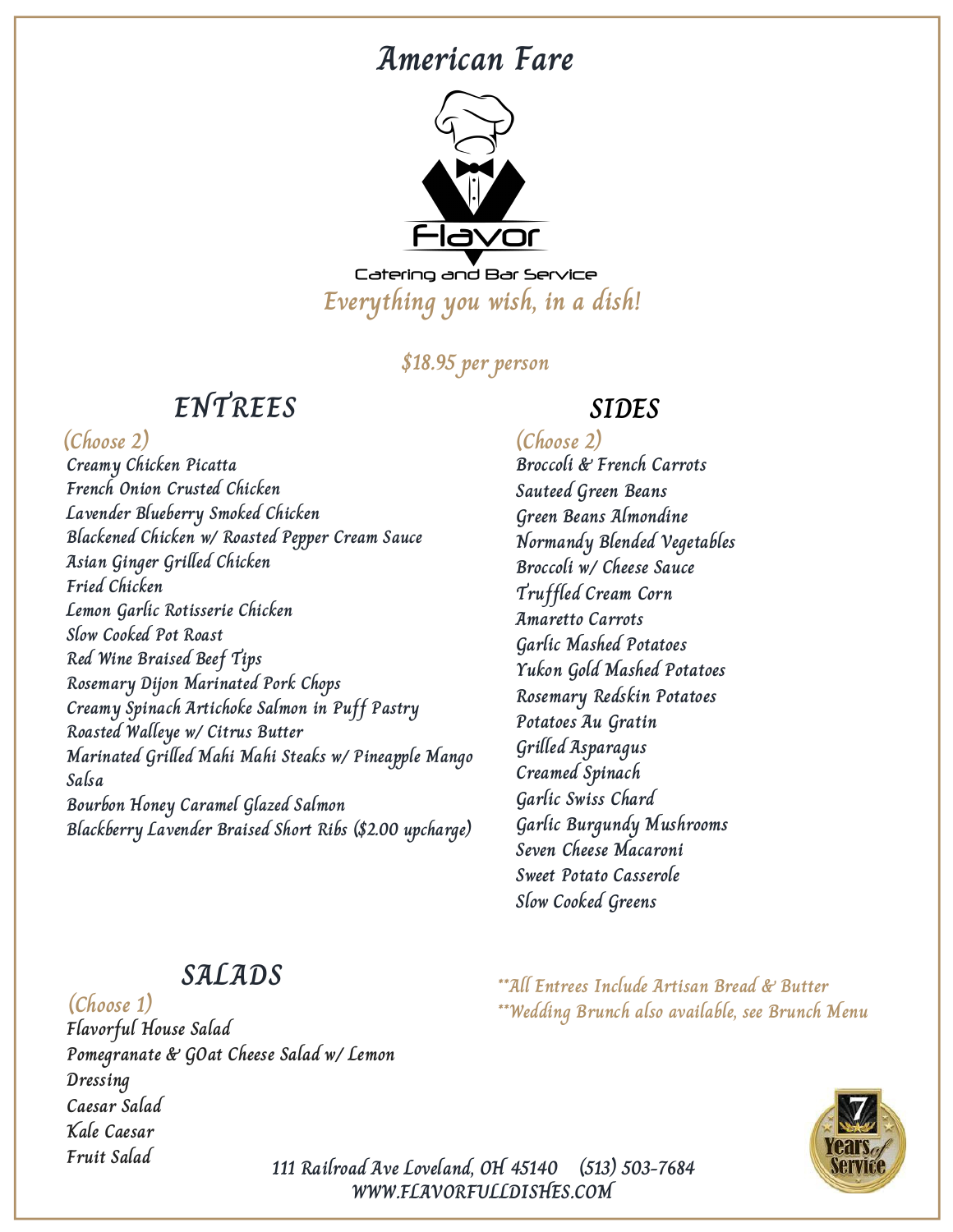## **Italian Fare**



Catering and Bar Service **Everything you wish, in a dish!**

**\$18.95 per person**

## **ENTREES**

### **(Choose 2) (Choose 2)**

**Chicken Parmesan Eggplant Parmesan Chicken Marsala Chicken Cordon Blue Alfredo Lasagna Bolognese Veggie Lasagna Mushroom Truffle Lasagna Penne Bolognese Italian Sausage Meatballs Roasted Salmon Loin w/ Creamy Pesto & Pomodoro Sauce**

### **SIDES**

**Italian Herb Scented Vegetables Ratatouille Rosemary Redskin Potatoes Celery Root Mashed Potatoes Broccolini Creamy Risotto Swiss Chard**

**\*\*All Entrees Include Garlic Bread**

## **SALADS**

**(Choose 1)**

**Flavorful House Salad Caesar Salad Fruit Salad**

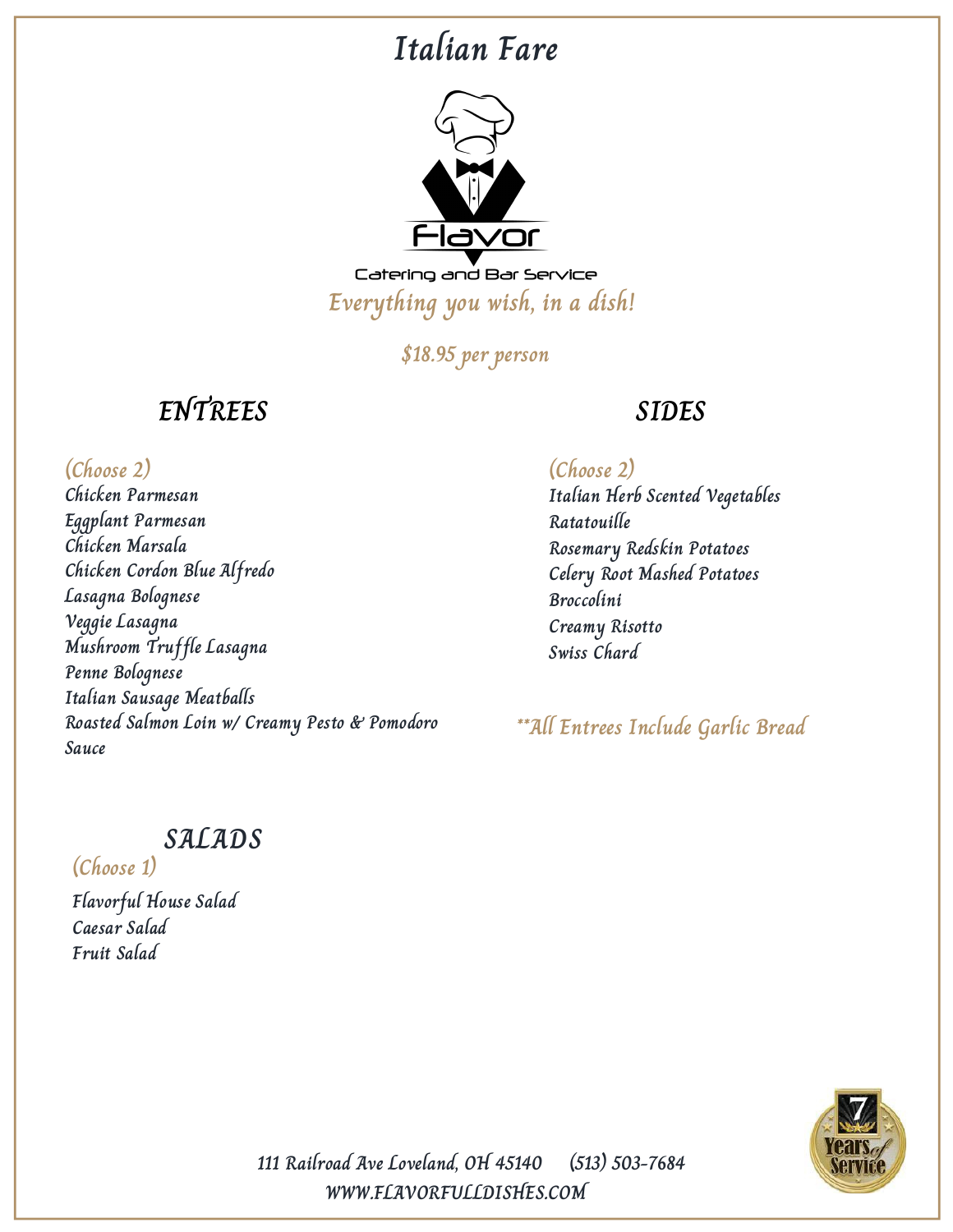## **Hawaiian Luau Fare**



**Everything you wish, in a dish!**

**\$24.95 per person -2 Starters, 2 Entrees, 2 Sides, 2 Salads \$34.95 per person -4 Starters, 3 Entrees, 3 Sides, 2 Salads**

## **COCKTAIL HOUR/APPS**

**Veggie Cups Cheese Platter Lomi Lomi Salmon Cups Spam Musubi Platter Fresh Fruit Kabobs**

### **SALADS/RICE**

**Lomi Lomi Salmon Tossed Salad w/ Assorted Dressing Fried Rice**

## **ENTREES**

**Kalua Pork Shoyu Chicken Char Shiu Pork Spare Ribs Teriyaki Beef Tips Mahi w/ Pineapple Mango Salsa**

### **SIDES**

**Marinated Grilled Vegetables Fried Rice White Rice Steamed Yams Salad Potato Macaroni Salad Fruit Salad Flavorful House Salad Kale Caesar Hawaiian Sweet Rolls or Bread w/ Flavored Butter**

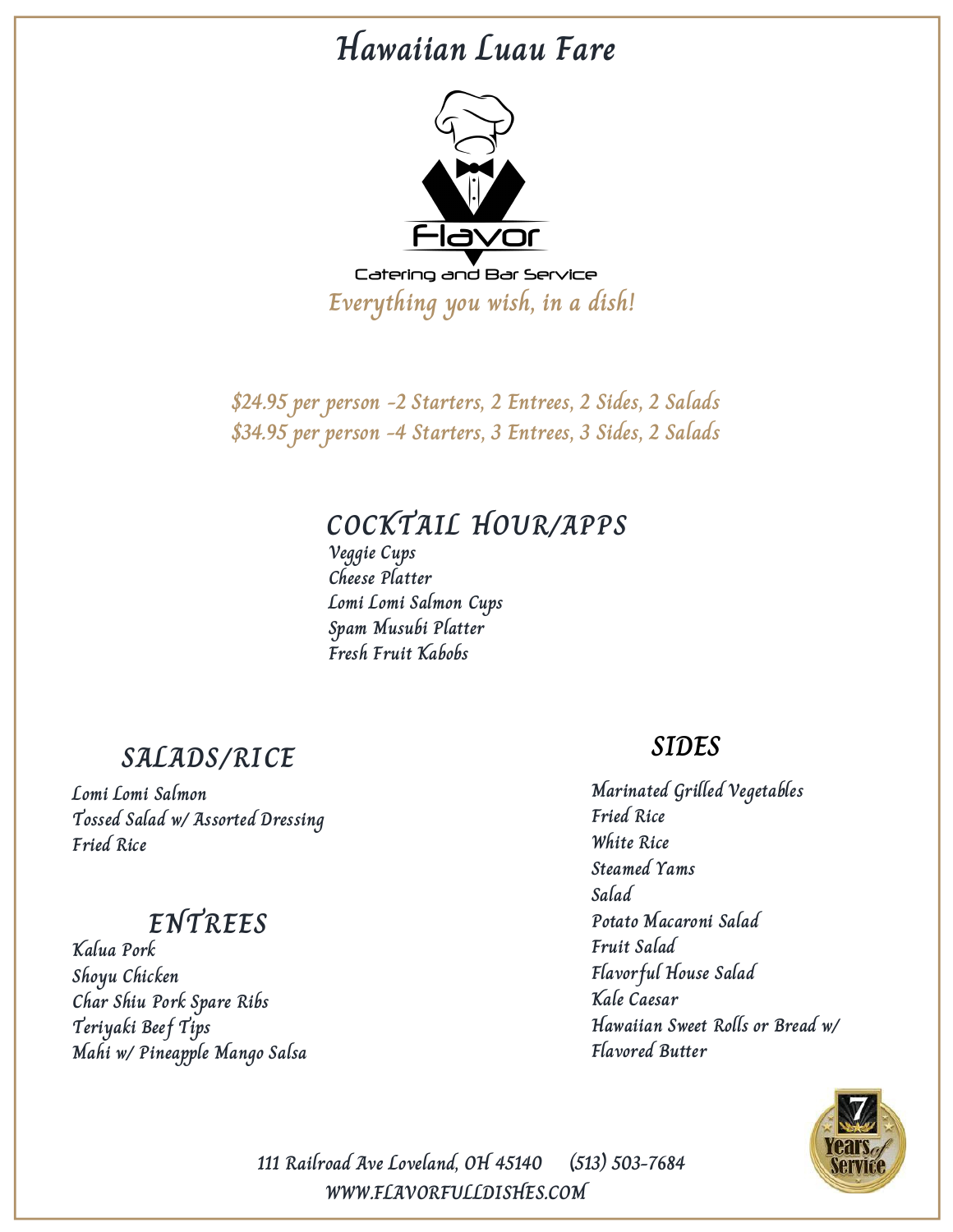# **Mediterranean Fare**



**\$28.95 per person -2 Starters, 2 Entrees, 2 Sides, Salad \$36.95 per person -4 Starters, 3 Entrees, 3 Sides, Salad**

## **COCKTAIL HOUR/APPS**

**Tabouli/Baba Ganoush w/ Pita Chips Piyaz Hummus Sampler Platter Home Made Sigara Boregi Fresh Fruit with Hydari Baklava**

### **SIDES**

**Mint Rice Grilled Vegetables Roast Potatoes Grilled Broccolini Grilled Asparagus**

## **ENTREES**

**Turkish Beef Saute (Et Sote) Chicken and Vegetable Kabob Brisket Gyro w/ Grilled Pita and Tatziki Salmon Mediterranean Braised Lamb Shank (\$3 extra) Chicken Cacciatore**

### **SALADS/RICE**

**Mediterranian Salad Tomato & Cucumber Mint Salad Fruit Salad Kale Caesar Salad**

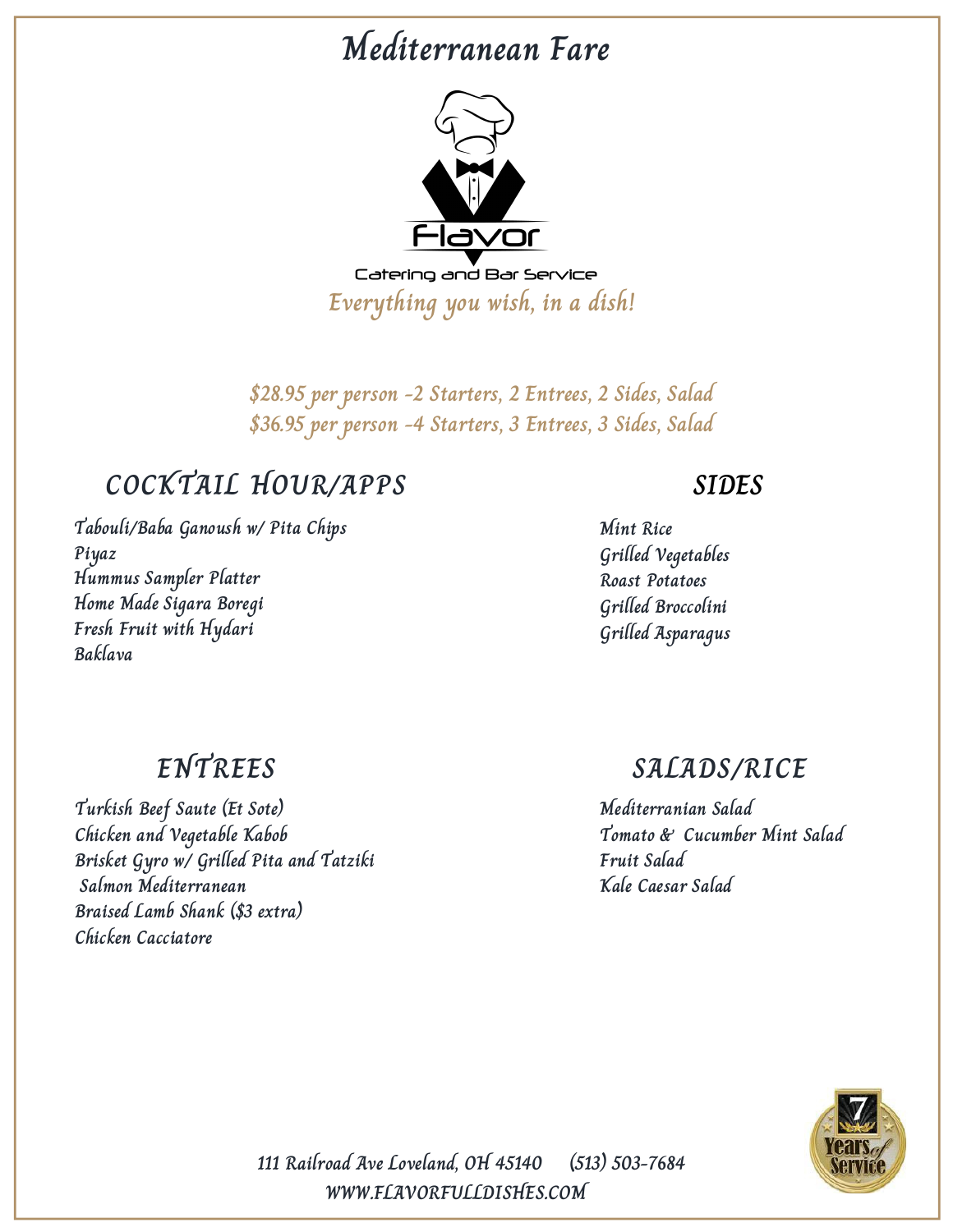## **Pit to Plate Menu**



Catering and Bar Service **Everything you wish, in a dish!**

**SMOKED BBQ BAR**

**\$15.95 per person or add brisket for \$3.00 per person Buffet Includes: Pulled Pork or Chicken Pretzel or Brioche Bun**

**Honey & Carolina BBQ Sauces**

### **SMOKED FAJITA BAR \$15.95 per person**

### **Buffet includes:**

**Pulled Pork, Chicken, & Beef Flavored- Hard & Soft Tortilla Shells Sweet Corn and Refried Black Beans Pico de Gallo, Green Salsa, Sour Cream, Lettuce, Pickled Red Cabbage, Fresh Limes, Shredded Cheese and Guacamole**

### **SIDES**

**Homemade Pasta Salad Potato Salad Broccoli Salad Creamy Cole slaw Sliced Watermelon (seasonal)**

**Grilled Peppers/ Onions/ Sour Cream/Salsa/Guac**

**Black Beans**

**Cole Slaw Corn Bread**

**Flavorful Mac & Cheese**

**PLATE COLLABORATION MENU \$17.95 per person**

**Smoked Pulled Pork/Chicken Taco Beef Vegetarian Taco Meat ( Upon Request) Pretzel Buns and Assorted Soft Tortilla shells Assorted BBQ Sauce ( Honey/Carolina/ Teriyaki) Seasoned Corn**

**111 Railroad Ave Loveland, OH 45140 (513) 503-7684 WWW.FLAVORFULLDISHES.COM**



**HOT COLD**

**& Choose 2 Sides**

**Bourbon Baked Beans Green Beans w/ Roasted Onions Flavorful Mac & Cheese Truffle Cream Corn Smoked Corn on the Cobb Marinated Grilled Cobbettes Slow Cooked Greens Candied Yams Marinated Grilled Vegetables Grilled Fruit Saratoga Chips**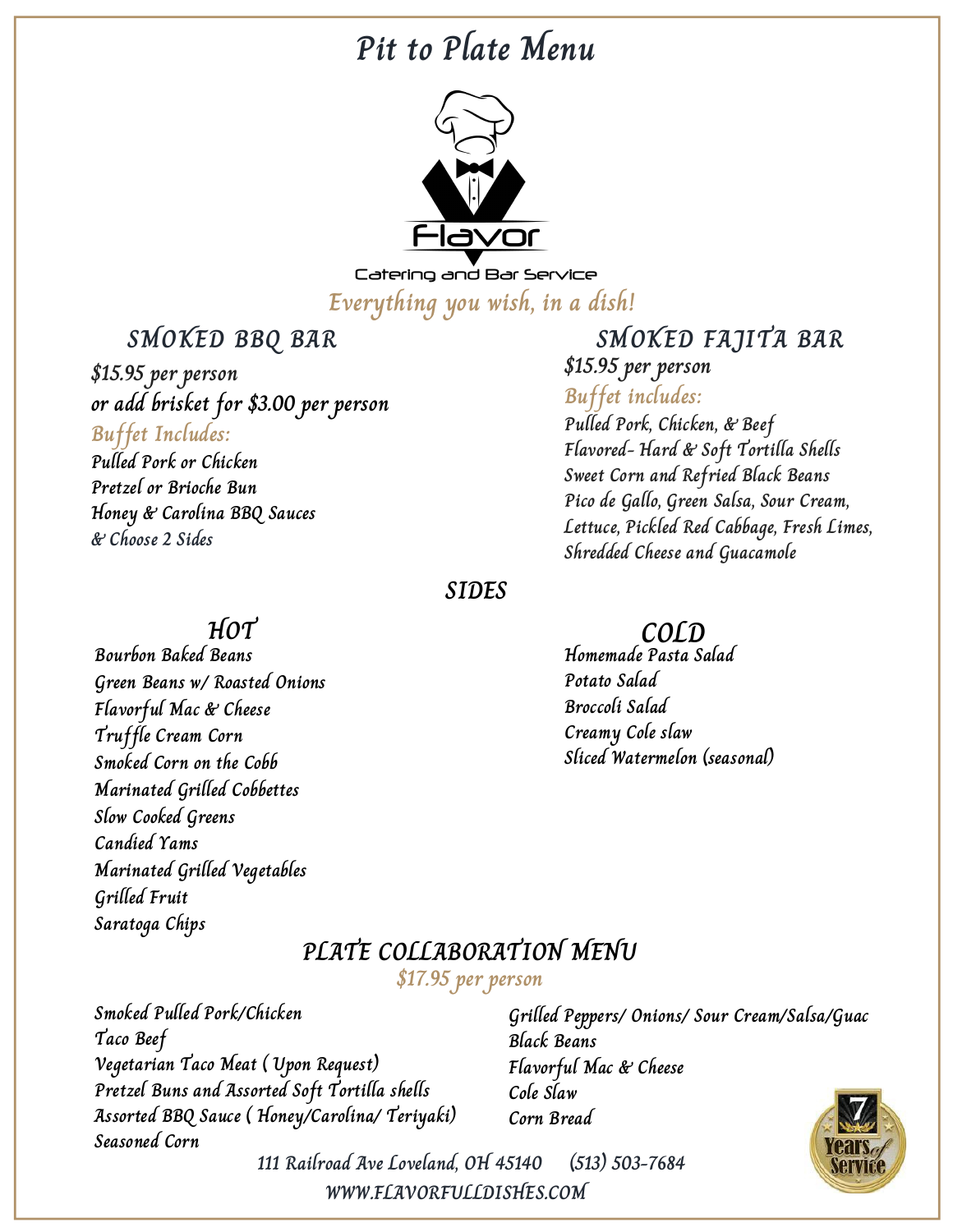# **Wedding Stations & Add-Ons**



## **WEDDING STATION DINNER PACKAGE**

**Pick 4 Specialty or Add-on Stations-\$22.95 per person Pick 6 Specialty or Add-on Stations-\$34.95 per person**

## **CARVING STATION**

**Roast Beef w/ Gravy & Creamy Horseradish \$4.99 per person Slow Smoked Brisket \$5.99 per person Roasted or Smoked Turkey \$3.99 per person Ham w/ Pineapple Glaze \$3.99 per person Roast Pork w/ Berry Demi Glace \$4.99 per person**

**Roast Pork Loin Roulade \$6.99 per person Beef Tenderloin w/ Bearnaise & Creamy Horseradish \$10.95 per person Prime Rib w/ Aujus & Creamy Horseradish \$10.95 per person Leg of Lamb w/ Mint Jelly \$12.95 per person**

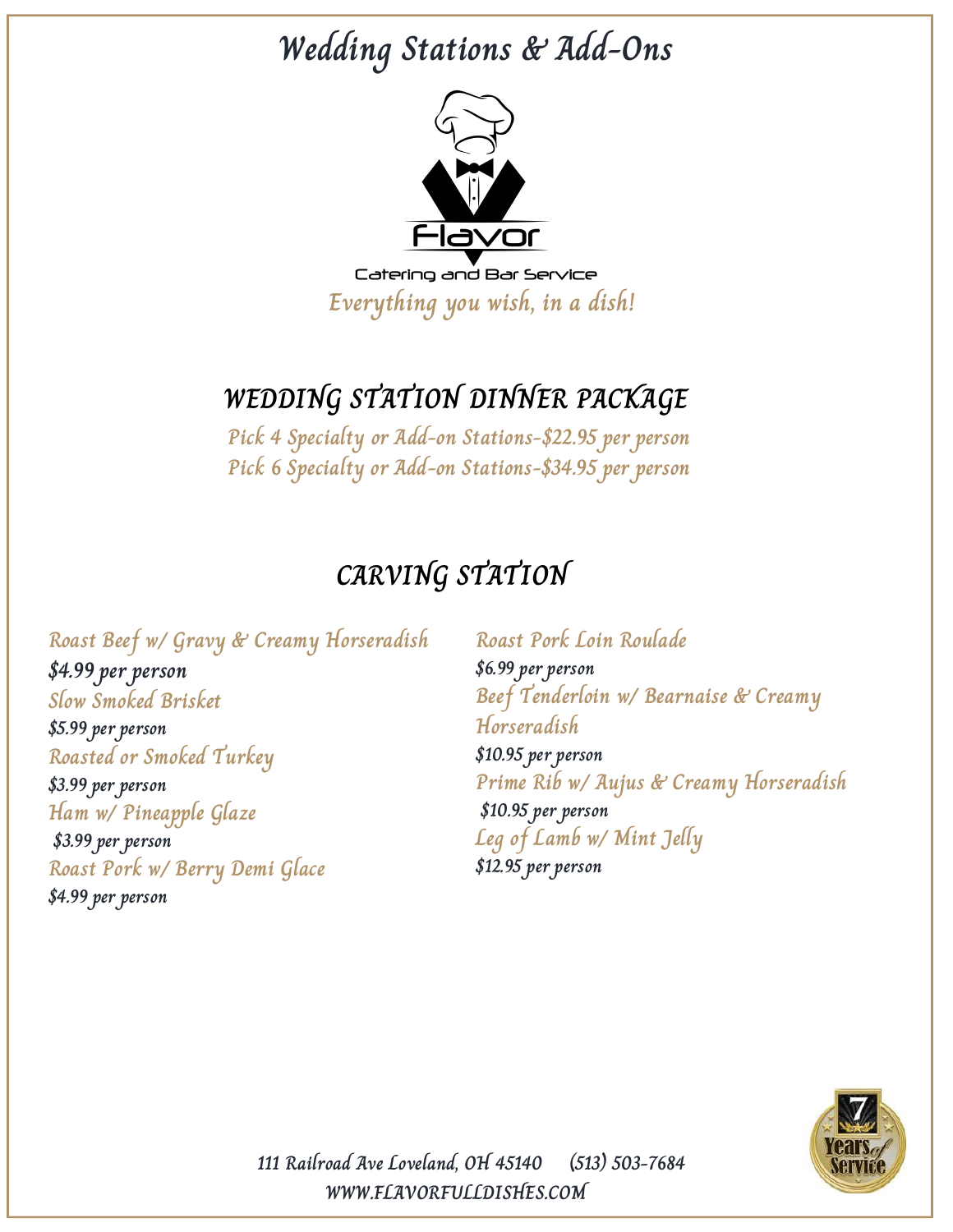# **Wedding Stations & Add-ons**



Catering and Bar Service **Everything you wish, in a dish!**

### **MONGOLIAN BAR STATION**

**\$12.95 per person**

### **MEAT CHOICES**

**Crispy Chicken Salmon Shrimp Crab**

### **GRAIN CHOICES**

**White Rice Brown Rice Noodle**

### **VEGETABLES CHOICES SAUCE CHOICES**

**Broccoli Cabbage Bok Choy Peppers & Onions Zucchini Corn**

**Teriyaki Sweet Chili Creamy Sriracha Mango Cilantro Glaze**

### **HOT DIP ASSORTMENT**

**\$2.95 per person BAR SNACKS (Chips & Pretzels) \$1.50 per person SHRIMP & GRITS TABLE \$4.95 per person**

**SALAD BAR**

**\$3.45 per person CHOCOLATE FOUNTAIN \$5.95 per person**

### **PASTA STATION**

**Two Pastas, Two Sauces \$2.95 per person Three Pastas, Three Sauces \$3.95 per person**

### **SEVEN CHEESE MACARONI & LEMON THYME MACARONI STATION**

**Toppings: Bacon, Chicken, Pico de Gallo, Sausage \$8.95 per person**

### **QUESADILLA STATION**

**On-site Cooked Chicken, Pork, Cheese, & Vegetable Options**

**Toppings: Pico de Gallo, Sour Cream, Pickled Cabbage, Guacamole, Roast Corn & Black Beans, Spinach, Limes \$8.95 per person**

### **FLAVORFUL JOE SLIDER STATION**

**(Chef Harney's Sloppy Joe) Beef & Turkey Joe (Lentil Joe upon request)**

**Toppings: Assorted Cheese, Pickles, Pineapple Slaw, Lettuce, Special Sauce \$10.95 per person**

### **FRENCH FRY STATION**

**Fresh Cut Idaho, Sweet Potato, Saratoga Chips Sauces: Honey BBQ, Ketchup, Sriracha Cilantro Mayo, Creamy Herb Ranch**

**Hot Toppings: Craft Beer Cheese, Bacon, Flavorful Joe (Beef) \$10.95 per person**